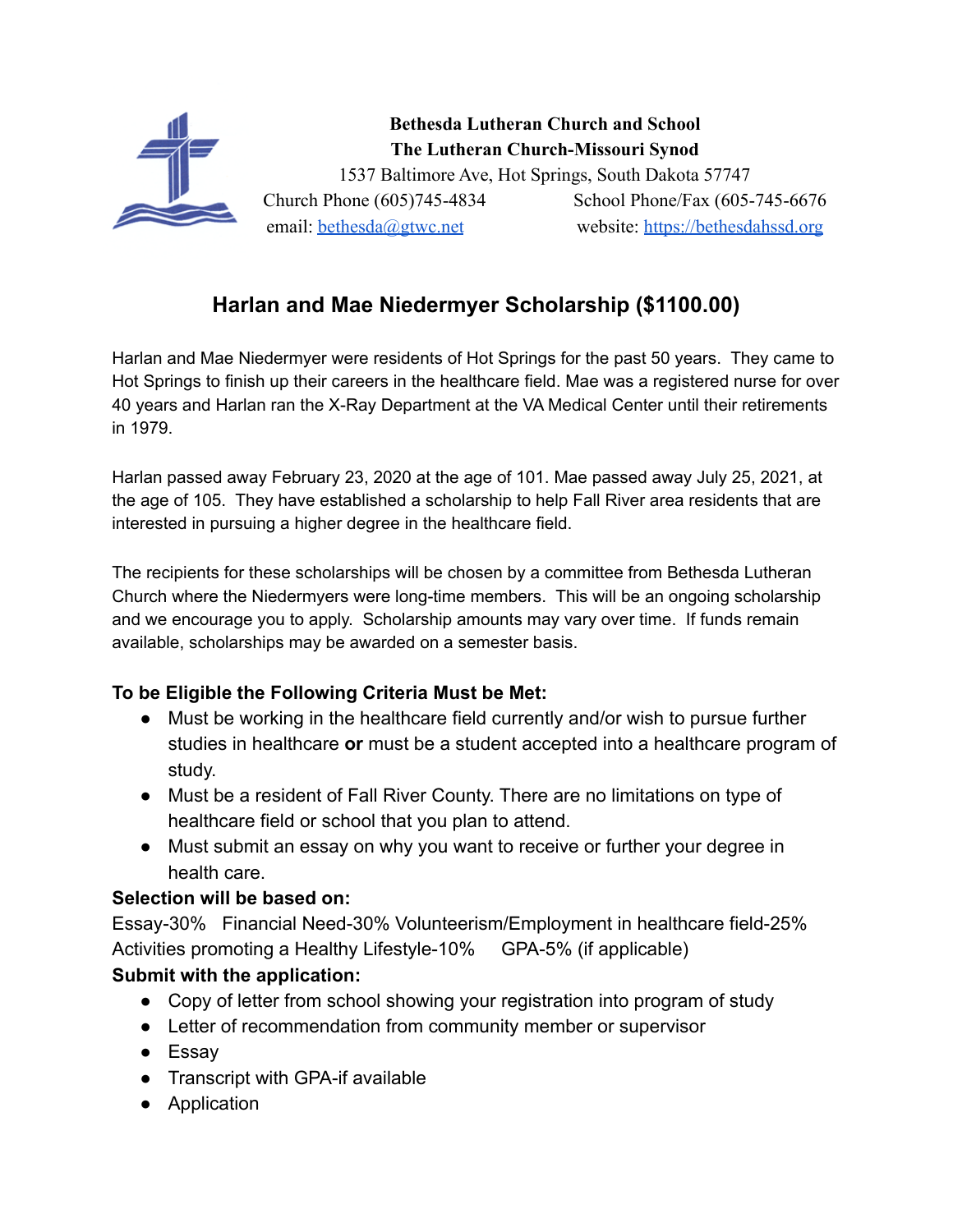| Send to: | <b>Bethesda Lutheran Church</b>        | bethesda@gwtc.net |
|----------|----------------------------------------|-------------------|
|          | 1537 Baltimore Ave.                    |                   |
|          | Hot Springs, SD 57747                  |                   |
|          | Attn: Niedermyer Scholarship Committee |                   |

## **HARLAN AND MAE NIEDERMYER SCHOLARSHIP APPLICATION**

| • Personal Information           |                                                                                  |  |  |  |  |
|----------------------------------|----------------------------------------------------------------------------------|--|--|--|--|
|                                  | Name:                                                                            |  |  |  |  |
| Date of Birth: _________________ |                                                                                  |  |  |  |  |
|                                  |                                                                                  |  |  |  |  |
|                                  | Home Phone: ______________Cell Phone: _______________Email: ____________________ |  |  |  |  |
| • School Information             |                                                                                  |  |  |  |  |
|                                  |                                                                                  |  |  |  |  |
|                                  | Degree or healthcare field of training you are pursuing: _______________________ |  |  |  |  |
|                                  |                                                                                  |  |  |  |  |
| • Current Employment             |                                                                                  |  |  |  |  |
|                                  |                                                                                  |  |  |  |  |

● **Essay**

Please write a 500-1,000 word essay explaining why you are applying for this scholarship. Please include the following topics:

- 1. Achievements
- 2. Community involvement through volunteerism/employment in the healthcare field
- 3. Academic history, career goals & current health care related licenses
- 4. What are your financial needs in pursuing this degree?